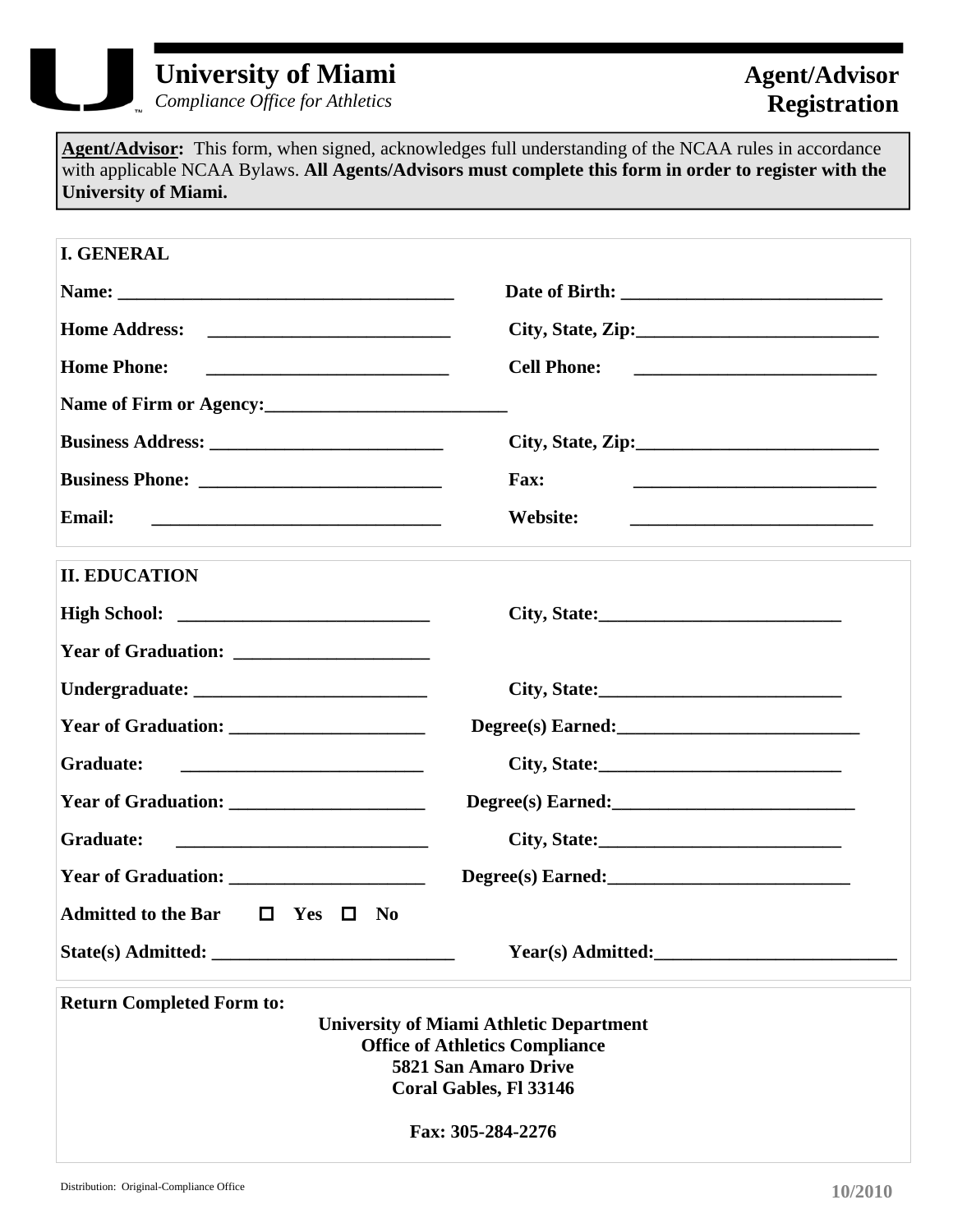$\int_{\mathbb{R}}$  Compliance Office for Athletics

| <b>III. EXPERIENCE</b>                    |                                                                                      |               |                                                                                                             |
|-------------------------------------------|--------------------------------------------------------------------------------------|---------------|-------------------------------------------------------------------------------------------------------------|
|                                           |                                                                                      |               |                                                                                                             |
|                                           |                                                                                      |               |                                                                                                             |
|                                           |                                                                                      |               |                                                                                                             |
| List 10 athletes you currently represent: |                                                                                      |               |                                                                                                             |
| <b>Player Name</b>                        | <b>Team</b>                                                                          | <b>League</b> | <b>Team Representative</b>                                                                                  |
|                                           |                                                                                      |               |                                                                                                             |
|                                           |                                                                                      |               |                                                                                                             |
|                                           |                                                                                      |               |                                                                                                             |
|                                           |                                                                                      |               |                                                                                                             |
|                                           |                                                                                      |               |                                                                                                             |
|                                           | List at least 5 athletes you represented in the past:                                |               |                                                                                                             |
| <b>Player Name</b>                        | <b>Team</b>                                                                          | League        | <b>Team Representative</b>                                                                                  |
|                                           |                                                                                      |               |                                                                                                             |
|                                           |                                                                                      |               |                                                                                                             |
|                                           | If yes, describe other occupation(s) or service(s) for which you earn income:        |               | Do you earn income from work performed in any capacity other than as an agent/advisor? $\Box$ Yes $\Box$ No |
|                                           | What approximate percentage of your total work time is consumed as an agent/advisor? |               |                                                                                                             |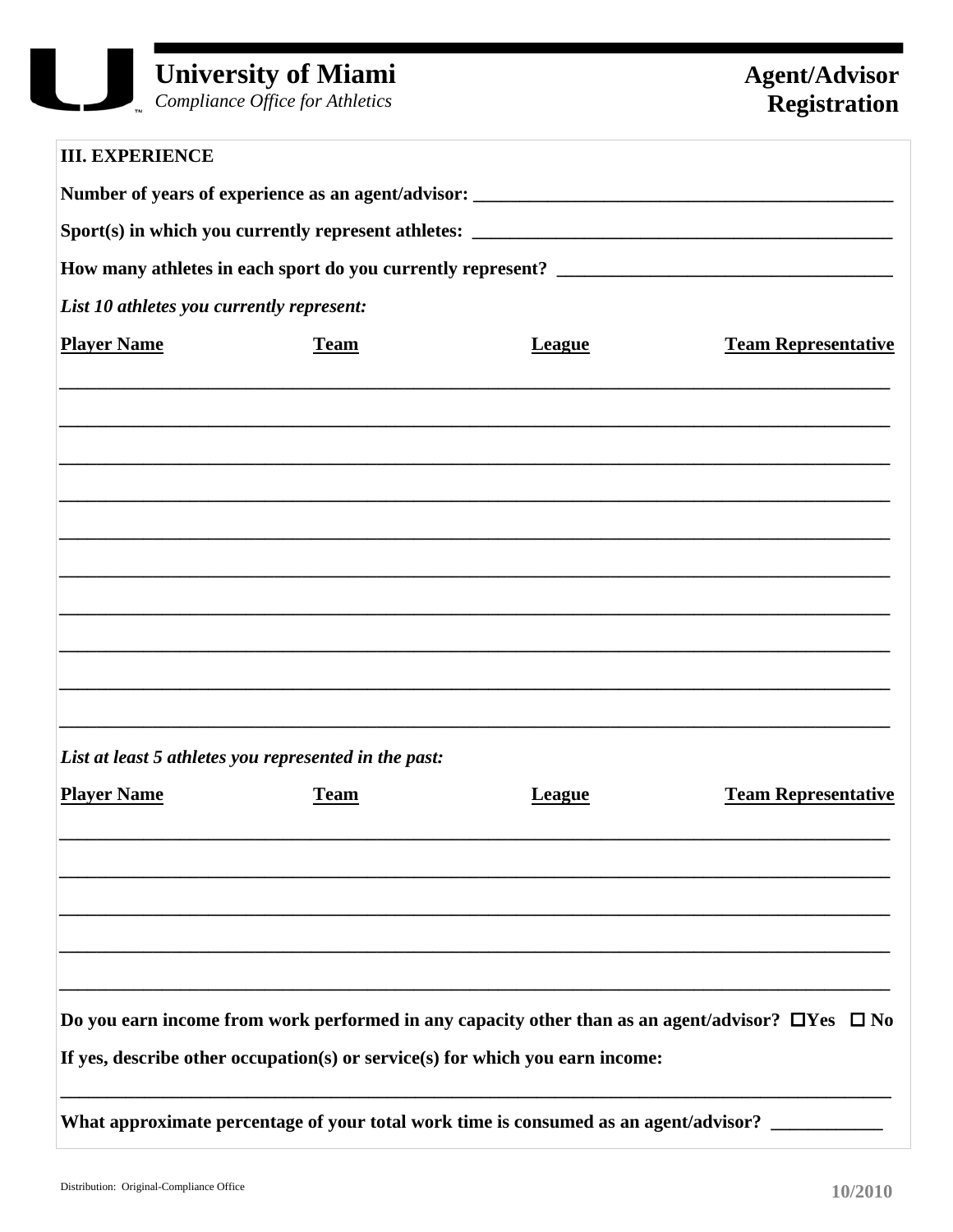## **University of Miami**

*Compliance Office for Athletics* 

| <b>IV. OTHER QUALIFICATIONS</b>                                                                                                                                        |                                                       |                                                      |                                          |                                     |
|------------------------------------------------------------------------------------------------------------------------------------------------------------------------|-------------------------------------------------------|------------------------------------------------------|------------------------------------------|-------------------------------------|
| Are you registered with the State of Florida Department of Business and Professional Regulation?<br>$\Box$ Yes $\Box$ No                                               |                                                       |                                                      |                                          |                                     |
| Are you currently certified by the NFLPA?                                                                                                                              |                                                       | $\Box$ Yes $\Box$ No                                 |                                          | $\Box$ Permanent $\Box$ Provisional |
| Are you currently certified by the NBAPA?                                                                                                                              |                                                       | $\Box$ Yes $\Box$ No                                 |                                          |                                     |
| Are you currently certified by the MLBPA?                                                                                                                              |                                                       | $\Box$ Yes $\Box$ No                                 |                                          |                                     |
|                                                                                                                                                                        |                                                       | *Please attach a copy of your certification card(s)* |                                          |                                     |
|                                                                                                                                                                        |                                                       |                                                      |                                          |                                     |
| List any occupational or professional licenses (e.g. certified public accountant, charter life underwriter)                                                            |                                                       |                                                      |                                          |                                     |
| <b>V. PROFESSIONAL SERVICES</b>                                                                                                                                        |                                                       |                                                      |                                          |                                     |
| General services performed for client athletes (check all that apply):                                                                                                 |                                                       |                                                      |                                          |                                     |
| $\Box$ Playing Contract Negotiations                                                                                                                                   |                                                       |                                                      | $\Box$ Endorsement Contract Negotiations |                                     |
| $\Box$ Legal Assistance                                                                                                                                                | $\Box$ Tax Consulting                                 |                                                      |                                          |                                     |
| $\Box$ Financial Planning                                                                                                                                              |                                                       |                                                      | $\Box$ Money Management                  |                                     |
| For services you perform for client athletes, list the names, addresses and phone numbers of<br>individuals, firms or agencies who assist in providing these services: |                                                       |                                                      |                                          |                                     |
|                                                                                                                                                                        |                                                       |                                                      |                                          |                                     |
|                                                                                                                                                                        |                                                       |                                                      |                                          |                                     |
|                                                                                                                                                                        |                                                       |                                                      |                                          |                                     |
|                                                                                                                                                                        |                                                       |                                                      |                                          |                                     |
|                                                                                                                                                                        |                                                       |                                                      |                                          |                                     |
| When receiving compensation for contract negotiation services, you receive payment:                                                                                    |                                                       |                                                      |                                          |                                     |
| $\Box$ "Up front"                                                                                                                                                      | $\Box$ Payments received as the player is compensated |                                                      |                                          |                                     |